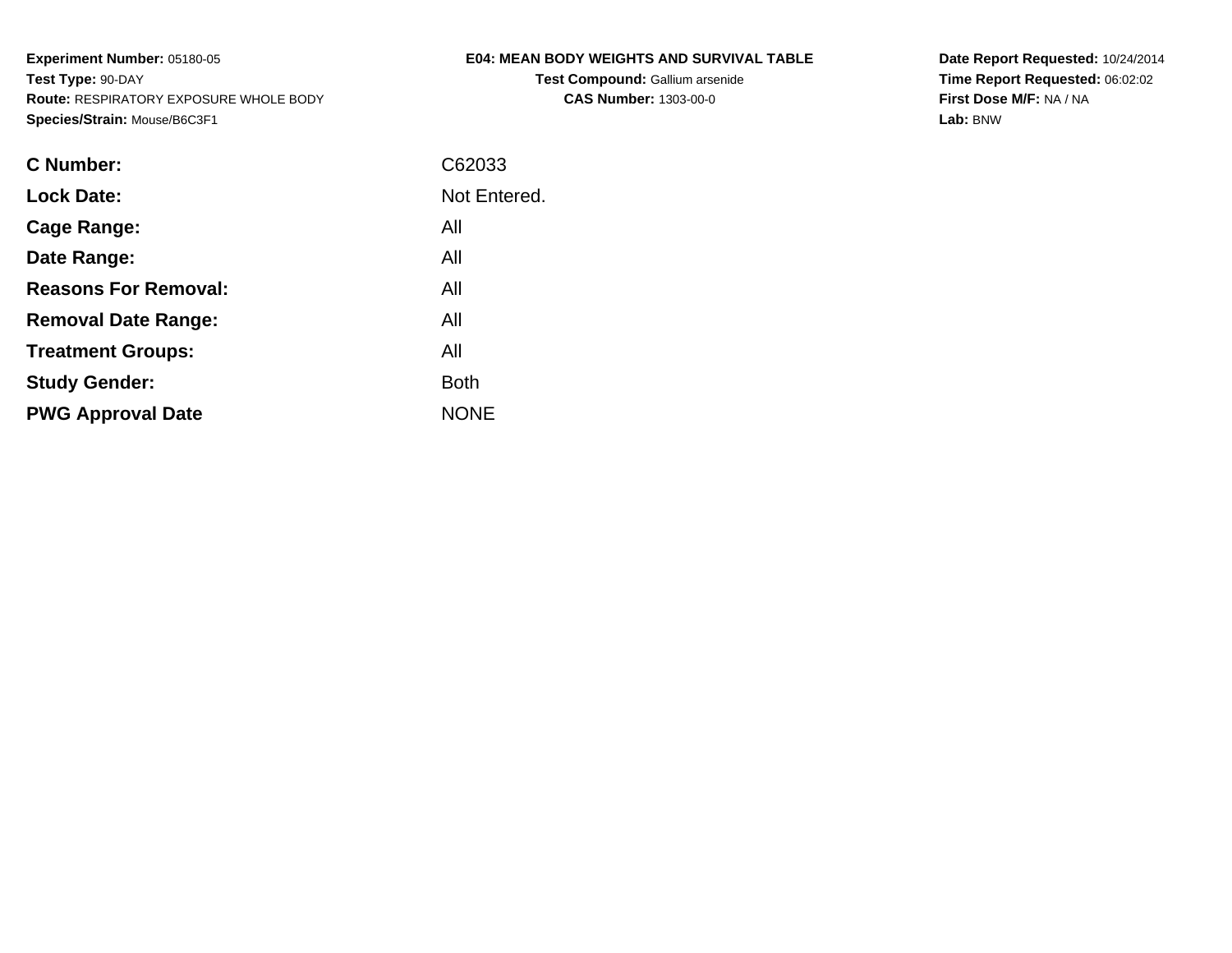## **E04: MEAN BODY WEIGHTS AND SURVIVAL TABLE**

**Test Compound:** Gallium arsenide**CAS Number:** 1303-00-0

**Date Report Requested:** 10/24/2014**Time Report Requested:** 06:02:02**First Dose M/F:** NA / NA**Lab:** BNW

#### **MALE**

| <b>DAY</b>         | <b>CONTROL</b> |    |       | MG/M3<br>0.1 |    |       | 1 MG/M3     |    |       | 10 MG/M3    |    |
|--------------------|----------------|----|-------|--------------|----|-------|-------------|----|-------|-------------|----|
|                    | WT(g)          | N  | WT(g) | % OF CNTL N  |    | WT(g) | % OF CNTL N |    | WT(g) | % OF CNTL N |    |
|                    | 26.0           | 10 | 25.9  | 99.5         | 10 | 25.9  | 99.7        | 10 | 26.0  | 100.1       | 10 |
| 9                  | 27.5           | 10 | 27.9  | 101.5        | 10 | 27.9  | 101.7       | 10 | 27.5  | 100.2       | 10 |
| 16                 | 28.5           | 10 | 28.8  | 101.0        | 10 | 28.9  | 101.4       | 10 | 28.6  | 100.2       | 10 |
| 23                 | 29.5           | 10 | 29.7  | 100.7        | 10 | 29.7  | 100.7       | 10 | 29.3  | 99.2        | 10 |
| 30                 | 29.9           | 10 | 30.3  | 101.2        | 10 | 30.6  | 102.3       | 10 | 29.9  | 99.8        | 10 |
| 37                 | 30.6           | 10 | 31.1  | 101.6        | 10 | 31.7  | 103.4       | 10 | 31.0  | 101.3       | 10 |
| 44                 | 31.7           | 10 | 31.9  | 100.7        | 10 | 32.7  | 103.1       | 10 | 31.4  | 98.9        | 10 |
| 51                 | 32.6           | 10 | 32.5  | 99.8         | 10 | 33.7  | 103.4       | 10 | 32.0  | 98.2        | 10 |
| 58                 | 33.5           | 10 | 32.8  | 97.9         | 10 | 34.1  | 101.9       | 10 | 32.6  | 97.4        | 10 |
| 65                 | 34.4           | 10 | 33.9  | 98.3         | 10 | 34.8  | 101.1       | 10 | 33.0  | 95.7        | 10 |
| 72                 | 35.2           | 10 | 34.4  | 97.9         | 10 | 35.8  | 101.7       | 10 | 33.7  | 95.9        | 10 |
| 79                 | 35.7           | 10 | 35.1  | 98.2         | 10 | 36.8  | 103.0       | 10 | 34.4  | 96.2        | 10 |
| 86                 | 36.5           | 10 | 35.8  | 98.2         | 10 | 37.5  | 102.9       | 10 | 34.8  | 95.5        | 10 |
| TERM<br><b>SAC</b> | 37.5           | 10 | 36.5  | 97.4         | 10 | 38.9  | 103.6       | 10 | 35.3  | 94.1        | 10 |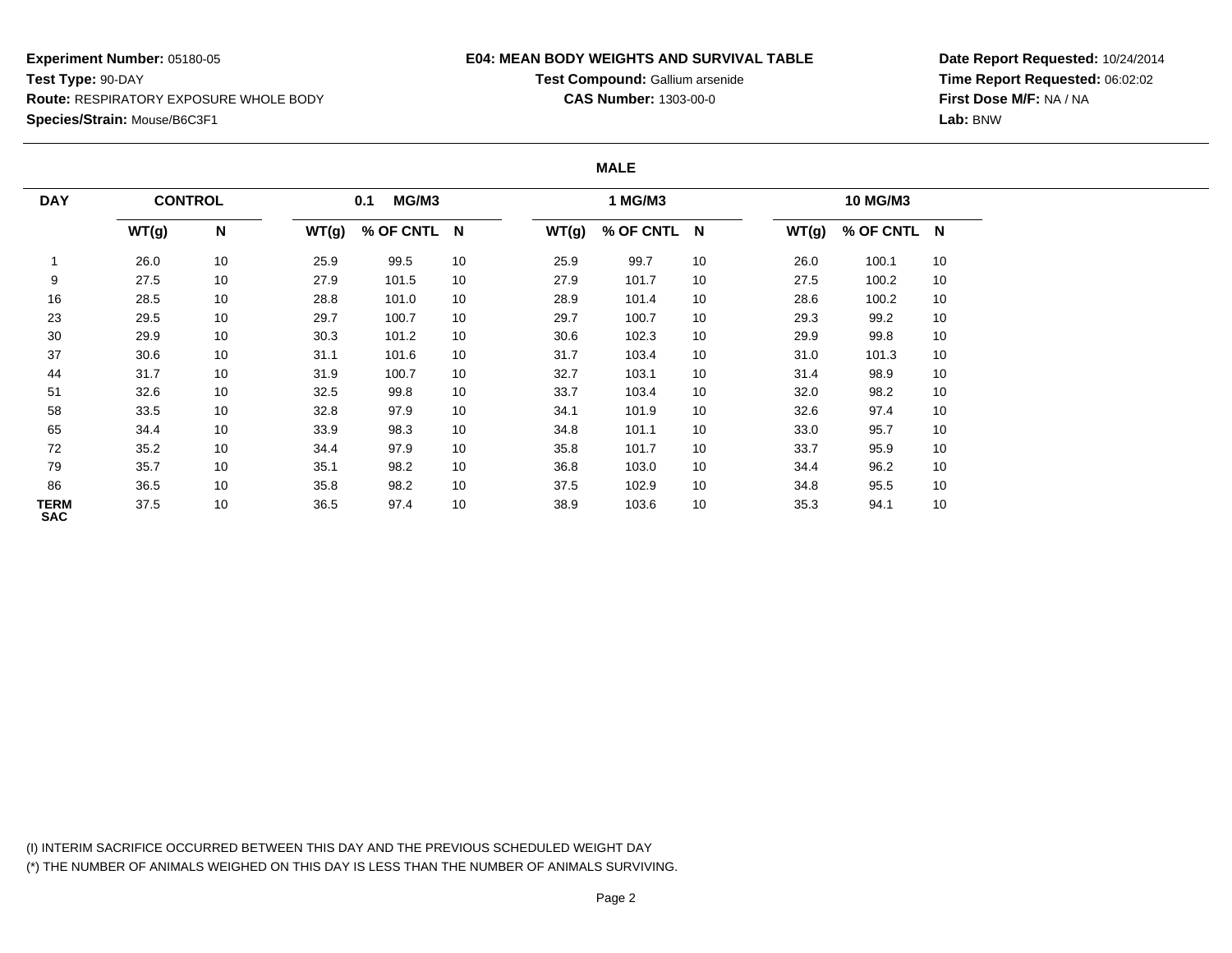## **E04: MEAN BODY WEIGHTS AND SURVIVAL TABLE**

**Test Compound:** Gallium arsenide**CAS Number:** 1303-00-0

**Date Report Requested:** 10/24/2014**Time Report Requested:** 06:02:02**First Dose M/F:** NA / NA**Lab:** BNW

#### **MALE**

| <b>DAY</b>                | 37 MG/M3 |             |    |       | 75 MG/M3    |    |  |
|---------------------------|----------|-------------|----|-------|-------------|----|--|
|                           | WT(g)    | % OF CNTL N |    | WT(g) | % OF CNTL N |    |  |
|                           | 26.2     | 100.6       | 10 | 26.2  | 100.9       | 10 |  |
| 9                         | 27.3     | 99.5        | 10 | 26.7  | 97.1        | 10 |  |
| 16                        | 29.0     | 101.6       | 10 | 28.3  | 99.3        | 10 |  |
| 23                        | 29.5     | 99.9        | 10 | 29.5  | 100.1       | 10 |  |
| 30                        | 30.1     | 100.7       | 10 | 30.2  | 100.9       | 10 |  |
| 37                        | 31.0     | 101.2       | 10 | 31.2  | 102.0       | 10 |  |
| 44                        | 31.8     | 100.4       | 10 | 31.7  | 99.8        | 10 |  |
| 51                        | 32.4     | 99.4        | 10 | 31.7  | 97.5        | 10 |  |
| 58                        | 32.8     | 97.9        | 10 | 32.3  | 96.6        | 10 |  |
| 65                        | 33.5     | 97.4        | 10 | 32.7  | 95.0        | 10 |  |
| 72                        | 33.6     | 95.4        | 10 | 33.0  | 93.8        | 10 |  |
| 79                        | 34.5     | 96.6        | 10 | 33.1  | 92.7        | 10 |  |
| 86                        | 34.7     | 95.1        | 10 | 33.5  | 92.0        | 10 |  |
| <b>TERM</b><br><b>SAC</b> | 35.5     | 94.5        | 10 | 34.1  | 90.9        | 10 |  |

\*\*\*END OF MALE DATA\*\*\*

(I) INTERIM SACRIFICE OCCURRED BETWEEN THIS DAY AND THE PREVIOUS SCHEDULED WEIGHT DAY(\*) THE NUMBER OF ANIMALS WEIGHED ON THIS DAY IS LESS THAN THE NUMBER OF ANIMALS SURVIVING.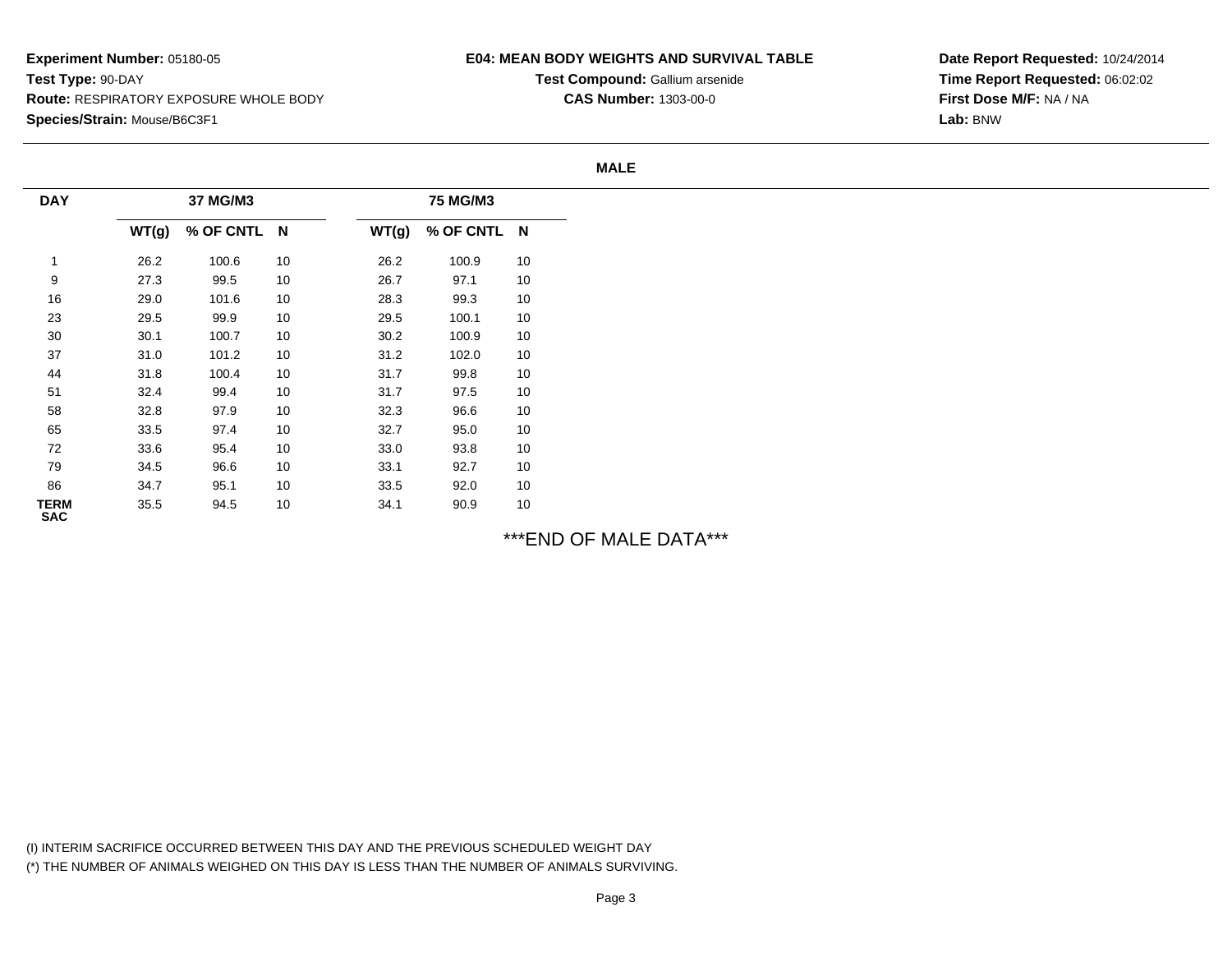## **E04: MEAN BODY WEIGHTS AND SURVIVAL TABLE**

**Test Compound:** Gallium arsenide**CAS Number:** 1303-00-0

**Date Report Requested:** 10/24/2014**Time Report Requested:** 06:02:02**First Dose M/F:** NA / NA**Lab:** BNW

#### **FEMALE**

| <b>DAY</b>         | <b>CONTROL</b> |    |       | MG/M3<br>0.1 |    |       | 1 MG/M3     |    |       | 10 MG/M3    |    |
|--------------------|----------------|----|-------|--------------|----|-------|-------------|----|-------|-------------|----|
|                    | WT(g)          | N  | WT(g) | % OF CNTL N  |    | WT(g) | % OF CNTL N |    | WT(g) | % OF CNTL N |    |
|                    | 20.8           | 10 | 20.6  | 99.2         | 10 | 20.8  | 99.8        | 10 | 20.8  | 99.7        | 10 |
| 9                  | 22.4           | 10 | 22.3  | 99.6         | 10 | 22.5  | 100.6       | 10 | 22.5  | 100.5       | 10 |
| 16                 | 23.5           | 10 | 23.3  | 99.3         | 10 | 23.6  | 100.6       | 10 | 23.3  | 99.3        | 10 |
| 23                 | 24.1           | 10 | 24.3  | 101.1        | 10 | 24.5  | 101.6       | 10 | 24.2  | 100.5       | 10 |
| 30                 | 24.4           | 10 | 24.9  | 102.2        | 10 | 25.6  | 105.1       | 10 | 24.9  | 101.9       | 10 |
| 37                 | 25.1           | 10 | 25.9  | 103.1        | 10 | 26.3  | 104.8       | 10 | 25.2  | 100.3       | 10 |
| 44                 | 26.0           | 10 | 27.1  | 104.4        | 10 | 27.2  | 104.8       | 10 | 26.5  | 101.9       | 10 |
| 51                 | 27.5           | 10 | 27.9  | 101.7        | 10 | 28.0  | 101.9       | 10 | 27.5  | 100.3       | 10 |
| 58                 | 28.1           | 10 | 28.7  | 102.3        | 10 | 29.7  | 105.7       | 10 | 28.8  | 102.8       | 10 |
| 65                 | 28.8           | 10 | 29.0  | 100.9        | 10 | 30.0  | 104.4       | 10 | 28.6  | 99.6        | 10 |
| 72                 | 29.7           | 10 | 30.1  | 101.3        | 10 | 31.7  | 106.7       | 10 | 29.9  | 100.7       | 10 |
| 79                 | 30.4           | 10 | 31.6  | 104.1        | 10 | 32.3  | 106.2       | 10 | 30.9  | 101.5       | 10 |
| 86                 | 30.7           | 10 | 32.6  | 106.3        | 10 | 33.9  | 110.7       | 10 | 31.1  | 101.4       | 10 |
| TERM<br><b>SAC</b> | 32.8           | 10 | 33.2  | 101.2        | 10 | 34.8  | 105.8       | 10 | 32.1  | 97.8        | 10 |

(I) INTERIM SACRIFICE OCCURRED BETWEEN THIS DAY AND THE PREVIOUS SCHEDULED WEIGHT DAY(\*) THE NUMBER OF ANIMALS WEIGHED ON THIS DAY IS LESS THAN THE NUMBER OF ANIMALS SURVIVING.